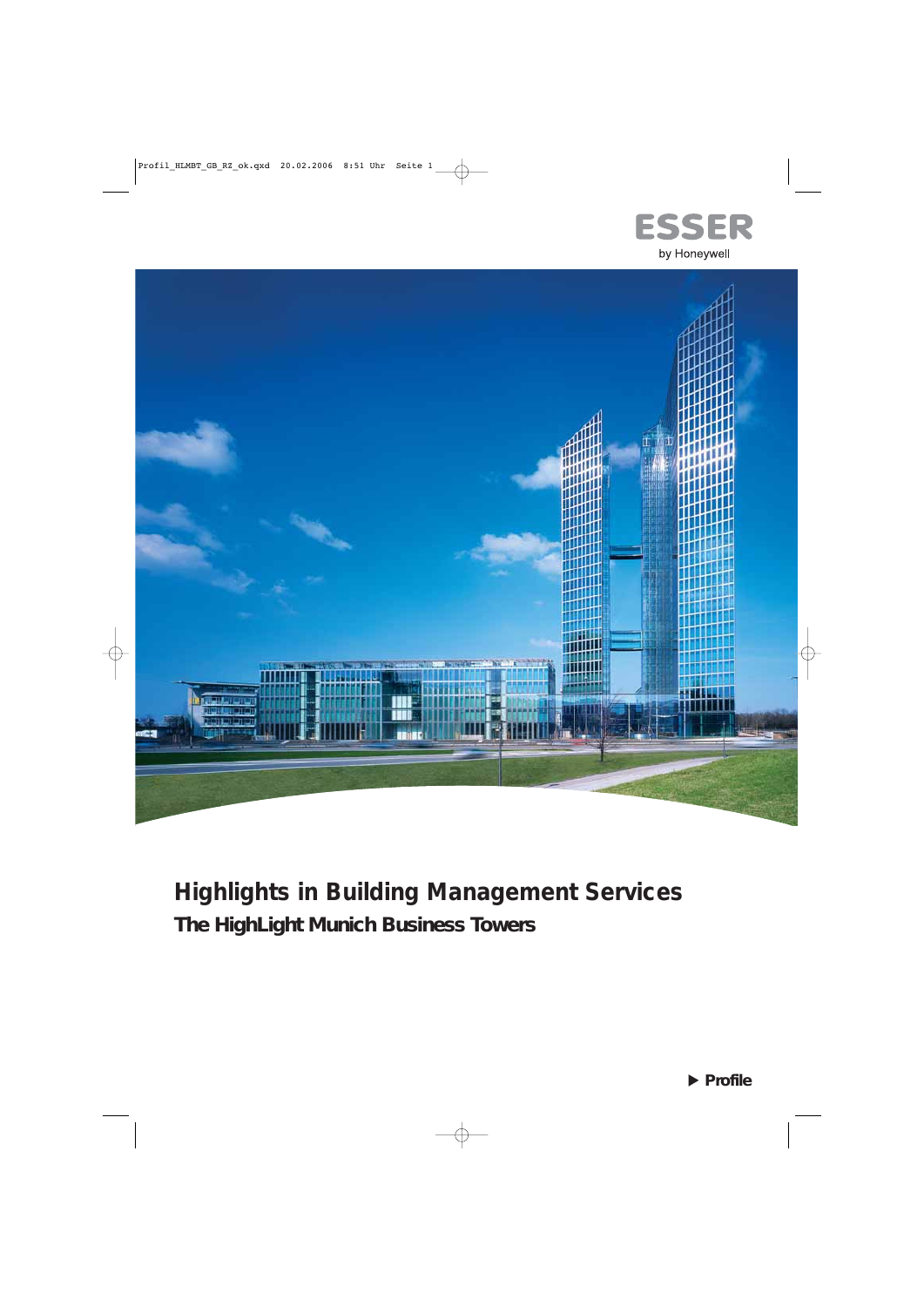# **In terms of building management systems …**



**Reaching for the sky: the HighLight Munich Business Towers**

#### **Customised solutions for individual requirements**

The whole complex with all its installations is monitored by the WINMAG management system. All security systems are integrated by software and displayed on a single user interface, enabling control of each system. With a total of 17,000 control functions being implemented in the series 8000 fire alarm panels the entire area can be secured. Apart from the two towers, a hotel, another office building and an underground car park with parking facilities for 750 cars are part of the building complex. Currently, 3,000 series **IQ8**Quad intelligent detectors are connected, but the final set-up of the system allows up to 7,500 detectors, of which approx. 70% will be provided with built-in

#### **A bridge to the future**

Two parallel skyscrapers with glazed facades, linked by three bridges made of glass and steel. Heights of 113 and 126 metres respectively and a depth of 13.5 metres are conducive to sunlight optimally flooding the 73,000 m<sup>2</sup> floor space. There is hardly a building complex in the world that is as advanced as the High-Light Towers designed by Murphy & Jahn. The towers, which are constructed according to special planning and building laws and regulations, are provided with state-of-the-art technology to guarantee the highest security and comfort.

sounders—a special feature decisive in winning the contract and a unique selling proposition for our system. Another factor was the intensive support available to the installers on site; our Technical Support was able to supply expertise to the installers in the planning and construction phases. This pays off particularly where individual solutions are called for, as in the case of projects as large as the HighLight Munich Business Towers. The integration of different security systems requires customised solutions tailored to the specific requirements of the project.

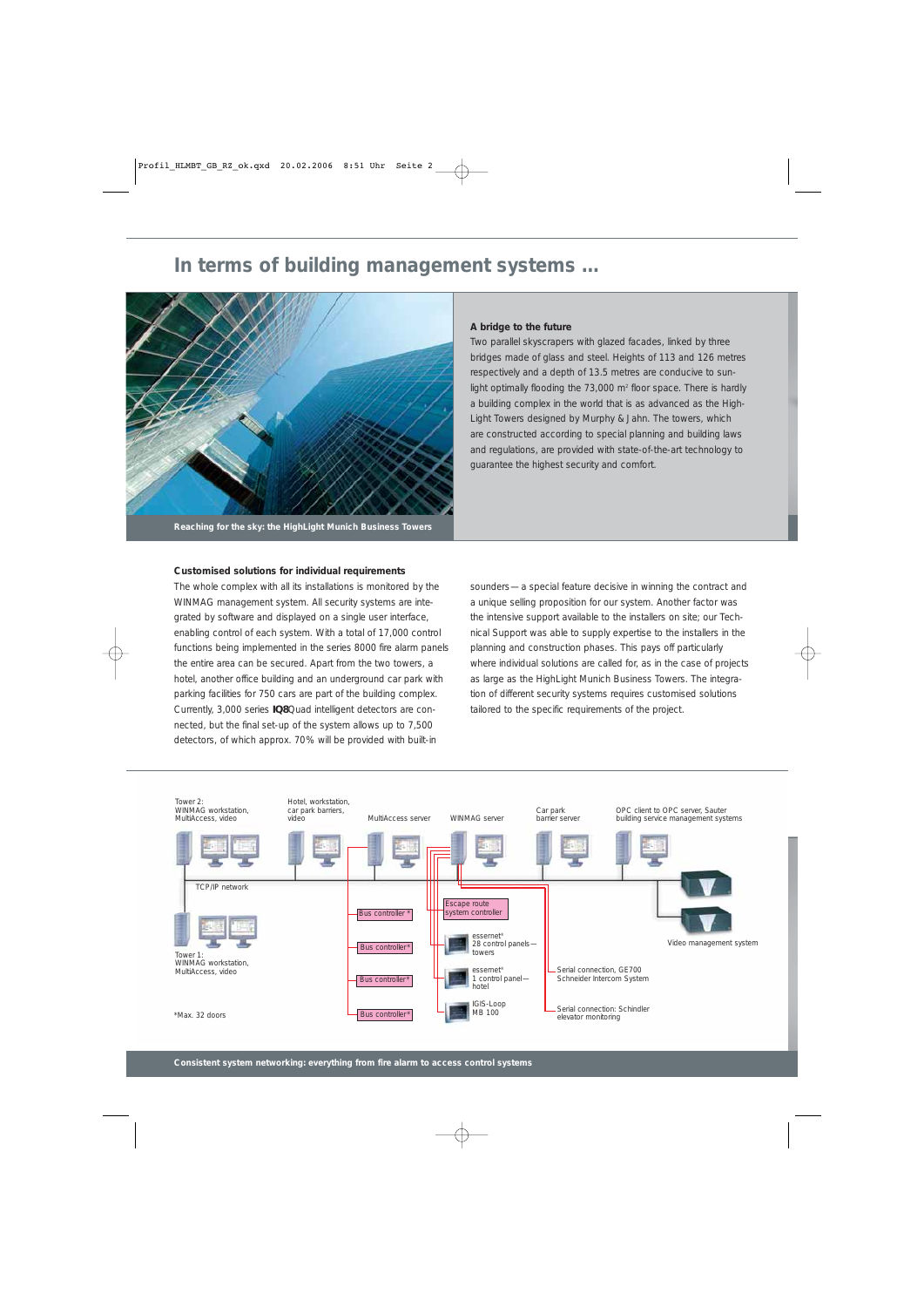# **… towering technology**



**Building management systems from one source: perfectly compatible hardware and software**

### **From the underground car park to the penthouse**

Besides complex fire and intrusion detection, further security systems such as access control, video surveillance, escape route technology, as well as car park barrier systems and billing systems integrated in the underground parking installations, form an integral part of building management services. All systems can be visualised and controlled via WINMAG and third-party systems can be linked to WINMAG, via the standard OPC server/client interface. The HighLight Towers are an excellent example of how our integrated building management systems enhance security and comfort. This is particularly clearly reflected in the integration of a combination of different billing systems, since barrier controls as well as various billing procedures on the pay machines are implemented using the access control identity card. A central computer controls barriers, control posts, signal installations and information signs, making universal use possible.

Whether hotel guest, short-term parker or tenant, whether entitled to free parking or not, whether having permanent access rights with a chip card or temporary access with a paper ticket—the reliably designed system enables different operators and user groups to use a common parking facility easily—this is only one example of the diverse synergy effects of our integrated systems. With the integration of our security systems, the HighLight Towers are an excellent example of enhanced security and comfort which is most clearly reflected by the connection of a combined billing system, enabling car park barrier control and payment at pay machines with a single access control card.

Further, in continuous operation the entire system emphasises that well-planned initial investment in a system pays dividends by clearly reducing maintenance costs in the long term.



### **Building management systems for the HighLight Munich Business Towers at a glance:**

- 29 fire alarm panels
- 7,500 fire detectors, 5,000 of which are provided with sounders
- 1 intrusion alarm panel
- MultiAccess server for up to 999 doors
- Escape door controller for up to 120 doors
- Video surveillance: 2 visiOprime server FXL
- 1 OPC server for building service management systems
- WINMAG: 1 server, 2 workstations

**IQ8Quad—fire detectors with integrated speech alarm**